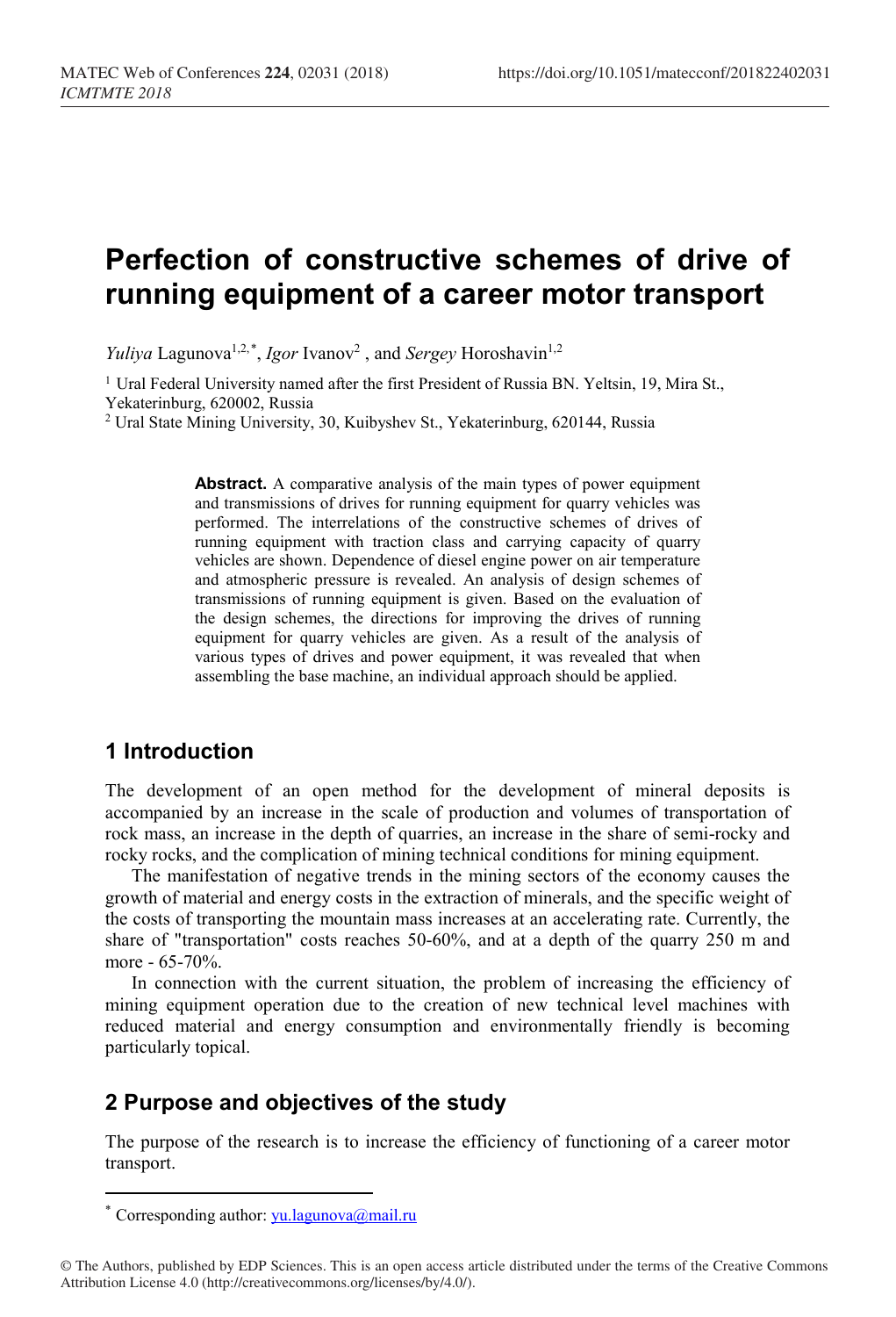Objectives of the study:

- Analysis of design schemes and technical solutions for driving equipment for quarry vehicles;

- identification of trends in the development of structural schemes of structural elements of drives;

- justification of directions for improvement of drives for running equipment for quarry vehicles.

# **3 Solving research problems**

The object of the research is the constructive schemes of the drives of running equipment for quarry vehicles.

The subject of the study is the establishment of interrelations between the constructive scheme of drive of running equipment and traction class (load-carrying capacity) of career vehicles.

Methods of research - analysis of the results of scientific research on drives of road vehicles, analysis of inventions and utility models devoted to running equipment for quarry transport (Figure 1).

| Illustrations on the<br>same scale                                                             | <b>БЕЛАЗ</b><br>75710 | <b>CATERPILLAR</b><br><b>797F</b> | <b>LIEBHERR</b><br><b>282B</b> | <b>BUCYRUS</b><br><b>MT6300AC</b> |
|------------------------------------------------------------------------------------------------|-----------------------|-----------------------------------|--------------------------------|-----------------------------------|
| <b>COMPARISON OF THE</b><br><b>PARAMETERS OF THE</b><br><b>LARGEST DUMPERS</b><br>OF THE WORLD |                       |                                   |                                |                                   |
| Carrying, t                                                                                    | 450                   | 363                               | 363                            | 363                               |
| Engine                                                                                         | 2 x MTU DD 16V4000    | Cat C175-20 ACERT                 | <b>DDC/MTU 20V4000</b>         | <b>DDC/MTU 20V4000</b>            |
| Cylinder                                                                                       | $2 \times 16$         | 20                                | 20                             | 20                                |
| Engine power, $hp (kW)$                                                                        | 2 x 2330 (1715)       | 4055 (2983)                       | 3650 (2720)                    | 3650 (2720)                       |
| <b>Tires</b>                                                                                   | 59/80R63              | 59/80R63                          | 59/80R63                       | 59/80R63                          |
| Full weight with load, t                                                                       | 810                   | 623,7                             | 596,9                          | 603,3                             |
| Maximum speed, km / h                                                                          | 64                    | 68                                | 64                             | 64                                |
| Fuel tank capacity, I                                                                          | $2 \times 2800$       | 3785                              | 4732                           | 4920                              |
| <b>DIMENSIONS</b>                                                                              |                       |                                   |                                |                                   |
| Length, mm                                                                                     | 20600                 | 15090                             | 15320                          | 15570                             |
| Width, mm                                                                                      | 9750                  | 9530                              | 9090                           | 9700                              |
| Height, mm                                                                                     | 8170                  | 6530                              | 7320                           | 7920                              |

**Fig. 1.** Parameters of BelAZ 75710 and its closest analogues [1-5].

In modern quarry dump trucks, primary diesel engines are mainly diesel engines, as well as gas turbine engines [1-5]. In addition, combined power equipment is being developed, for example, diesel-trolleys.

To increase the power of the diesel engine with the same dimensions and number of cylinders, a boost is used, i.e. Air supply to the cylinders under pressure created by a centrifugal compressor. At the same time, the power of the diesel increases by 40-50%, and the specific fuel consumption is reduced by 10-20%.

The power of the diesel depends on the air temperature and atmospheric pressure, since the latter affect the temperature of the coolant, the viscosity of the fuel and lubricating oils. Therefore, the power under given atmospheric conditions [6]

$$
N_{\mathrm{H}} = N_{\mathrm{H}} p T_0 / (p_0 T), \qquad (1)
$$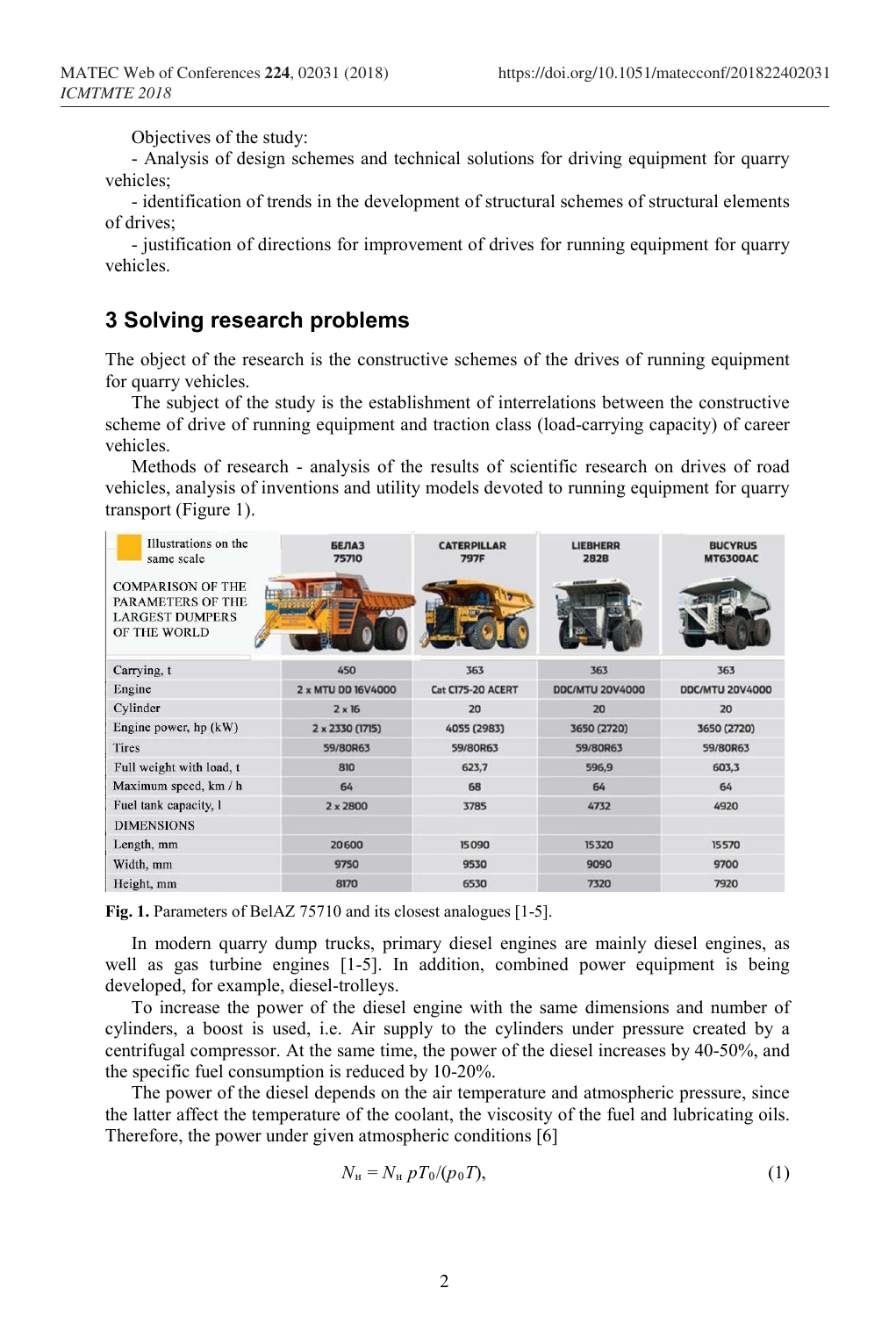where  $N_{\text{H}}$  — is the rated power of the diesel engine under standard conditions, kW (standard temperature is  $T_0 = 288.5$  K and barometric pressure  $p_0$  - 101.5 kPa); *p*  $\mu$  *T* – are, respectively, barometric pressure, kPa, and air temperature, K, for specific conditions.

Thus, the power generated by the diesel engine decreases with increasing temperature (due to the increase in the coolant temperature) and with a decrease in pressure (due to insufficient charging of the cylinders with air and deterioration of cooling).

So when the temperature rises from -15 to +45  $\degree$  C, power is reduced by 7-9%, and when operating a dumper in a mountainous area, a 6% decrease in power occurs at a difference of 1000 m.

At present, a new family of M-150 and DM-185 engines has been developed by the Zvezda NPK manufacturing enterprise, commissioned by the Ministry of Industry and Trade of the Russian Federation. In terms of their functionality, fuel efficiency and environmental friendliness, they surpass industrial diesel engines of foreign manufacturers, have significant potential, and their life cycle will be more than 25 years [6].

The main features of the new engines are high specific power characteristics, low fuel consumption, compliance with EU requirements for emissions of harmful substances into the atmosphere.

Gas turbine engines (GTE) for heavy-duty trucks have high reliability, four times the resource, smaller size and weight than the corresponding diesel engines, are capable of operating on any type of fuel, have good starting qualities at low temperatures (down to -50 ° C ). At the same time, they are more expensive and have a significantly lower efficiency [6].

Development and commissioning of electric transport is becoming an urgent task, especially in connection with the deepening of quarries. The use of diesel-trolley trucks allows to provide high speed of dump truck driving in trolley car mode, to shorten the time of cargo transportation and, ultimately, to reduce the number of dump trucks.

#### **3.1 Analysis of structural schemes of transmissions of running equipment**

In the drives of running equipment for quarry vehicles, hydromechanical and electromechanical transmissions are used.

Hydromechanical transmission is used at dump trucks with carrying capacity up to 200- 250 tons. The main transmission units are a hydrotransformer and hydromechanical transmission. The torque converter provides automatic torque conversion of the engine depending on road resistance. Automatic hydromechanical transmission (Figure 2) allows you to select the optimal traction-speed mode of the dump truck movement, which facilitates the control of the vehicle and ensures traffic safety. The automatic transmission control system improves the performance characteristics of a career dump truck, increases the life and reliability by maintaining optimal operating conditions.

The transmission also includes a hydrodynamic retarder brake, which ensures the constant speed of the dump truck on descents without the use of wheel brakes, thereby increasing the safety of traffic in a complex road profile.

Electromechanical transmission is used for dump trucks of extra-large payload up to 450-500 tons. It consists of a generator of direct or alternating current and traction electric motors. The use of such a transmission allows individual drive of the wheels and the use of several axles as driving axles.

In dump trucks, the layout of the traction motor, the mechanical transmission (gear) and the brake mechanisms of the working and parking brake systems in the hub of the rear (driving) wheel, called "electric motor-wheel", is common. Sometimes some elements of the electromechanical system are partially removed from the wheel hub to improve cooling conditions, or fans are installed, for cooling in other situations, liquid cooling is done. You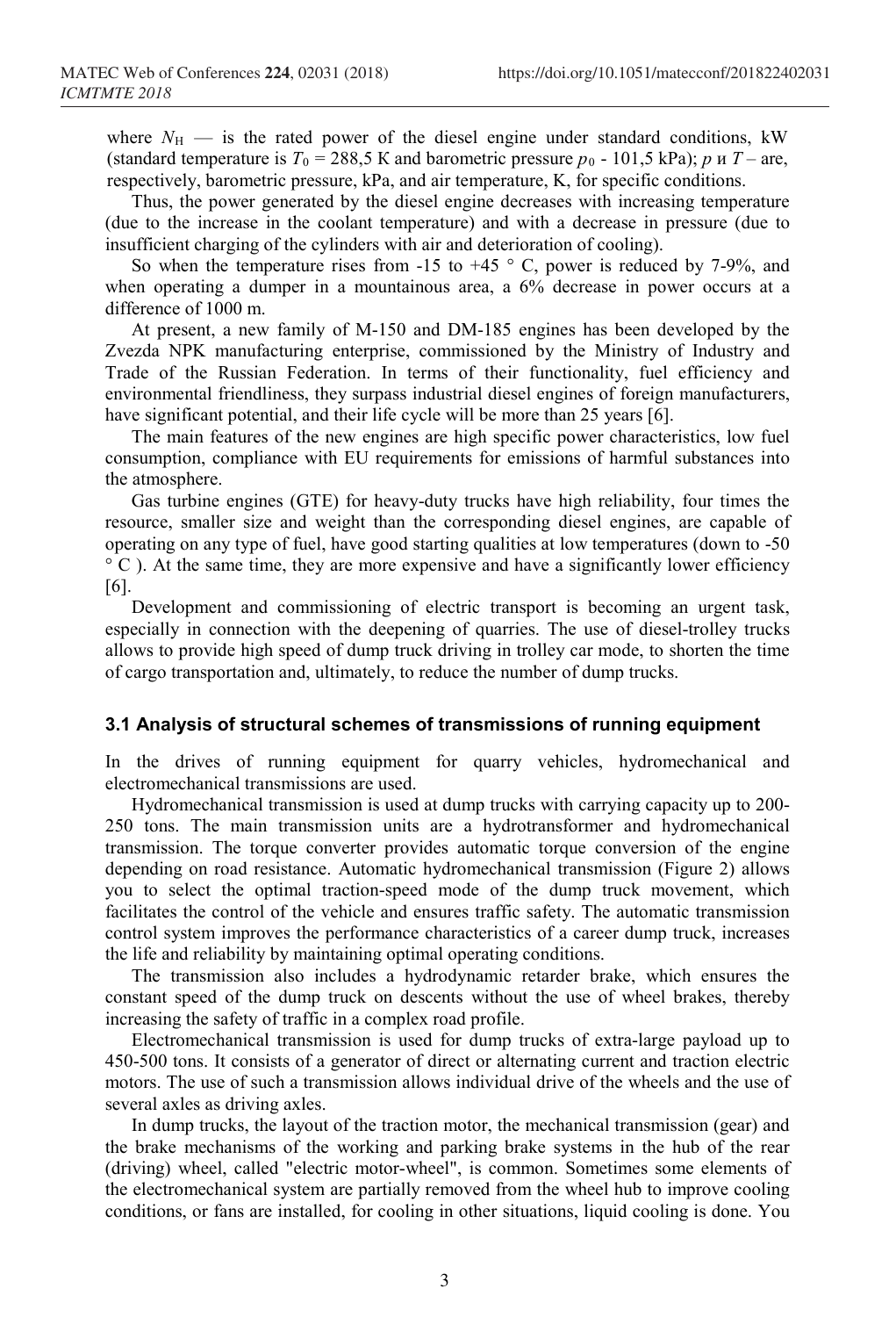can also use brushless motors, which partly solves the issue of heat removal, but it becomes more complex and expensive management system.



**Fig. 2.** Hydromechanical transfer of dump trucks of BelAZ 7555 series [7].

One of the promising areas is a system that allows you to accumulate energy generated by the generator and subsequently give it to power equipment in the required quantities.

Electric transmission makes it possible to significantly simplify the kinematic scheme of a dump truck in comparison with a mechanical and hydromechanical transmission.

BelAZ-7549 dump trucks used the most constructively simple DC electric transmission consisting of a direct current generator (D), traction electric motors (EDT) of direct current and a control system. Regulation of the electric drive is carried out by changing the excitation current of the generator and the traction motors.

BelAZ-75710 dump trucks use a hybrid system with four Siemens electric motors that are powered by two MTU DD 16V4000 diesel generators, each of which produces 2330 horsepower. BelAZ 75710 traction characteristics are presented in figure 3. When moving without load BelAZ 75710 uses one engine, both engines are used under load, which provides fuel economy when driving with an empty body.

Electromechanical transmission provides a mode of electrodynamic braking, in which the output circuit of the rectifier is connected to the excitation windings of traction motors.